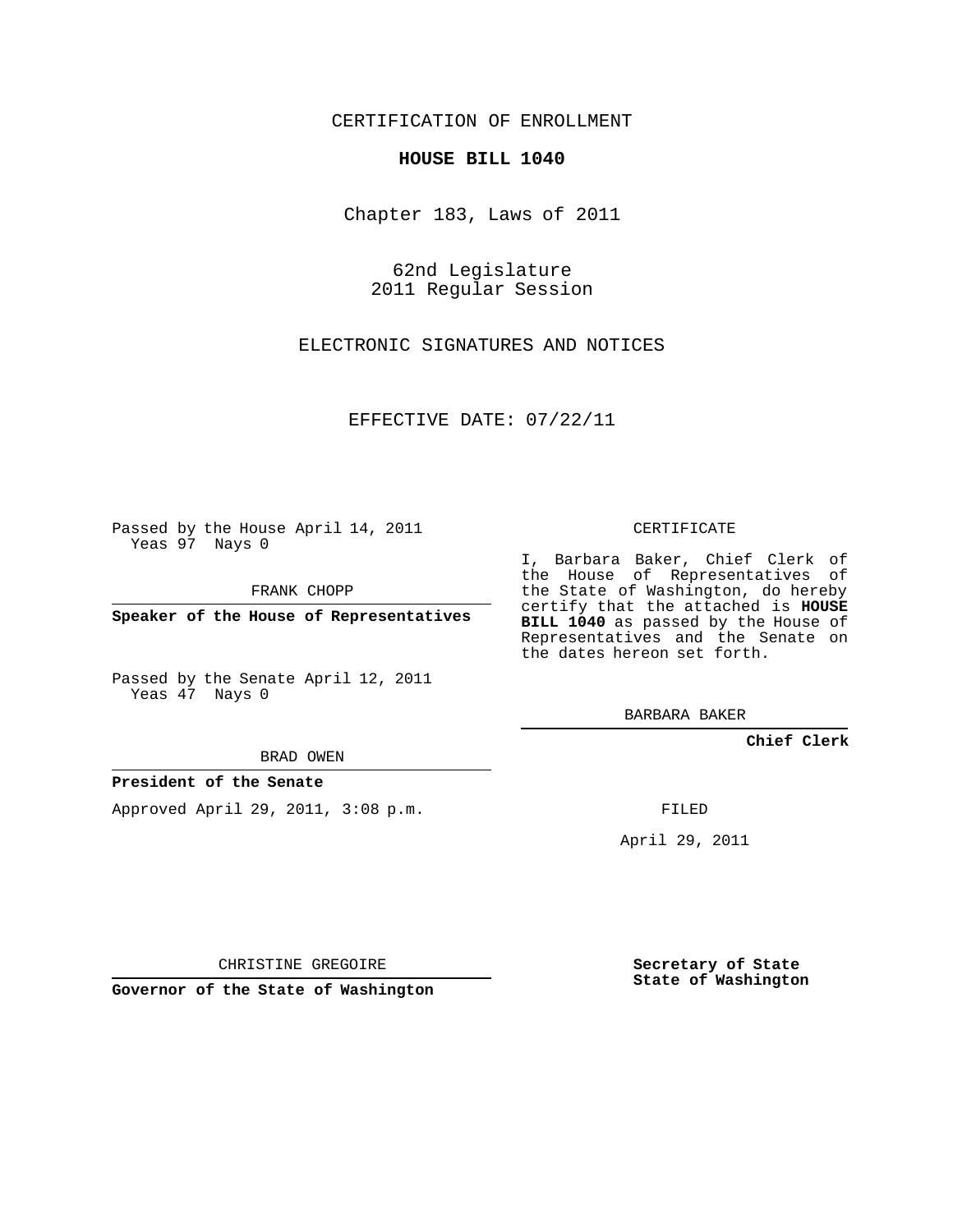# **HOUSE BILL 1040** \_\_\_\_\_\_\_\_\_\_\_\_\_\_\_\_\_\_\_\_\_\_\_\_\_\_\_\_\_\_\_\_\_\_\_\_\_\_\_\_\_\_\_\_\_

\_\_\_\_\_\_\_\_\_\_\_\_\_\_\_\_\_\_\_\_\_\_\_\_\_\_\_\_\_\_\_\_\_\_\_\_\_\_\_\_\_\_\_\_\_

### AS AMENDED BY THE SENATE

Passed Legislature - 2011 Regular Session

### **State of Washington 62nd Legislature 2011 Regular Session**

**By** Representatives Pedersen, Armstrong, Kirby, Warnick, Kelley, and Hunt; by request of Secretary of State

Prefiled 12/17/10. Read first time 01/10/11. Referred to Committee on Judiciary.

1 AN ACT Relating to the use of electronic signatures and notices; 2 and amending RCW 19.09.085, 19.34.231, 23B.01.500, 23B.01.510, 3 24.03.400, 24.06.445, and 24.12.051.

4 BE IT ENACTED BY THE LEGISLATURE OF THE STATE OF WASHINGTON:

 5 **Sec. 1.** RCW 19.09.085 and 2007 c 471 s 6 are each amended to read 6 as follows:

 7 (1) Registration under this chapter shall be effective for one year 8 or longer, as established by the secretary.

 9 (2) Reregistration required under RCW 19.09.075 or 19.09.079 shall 10 be submitted to the secretary no later than the date established by the 11 secretary by rule.

 (3) Entities required to register under this chapter shall file a notice of change of information within thirty days of any change in the information contained in RCW 19.09.075 (1) through (9) or 19.09.079 (1) through (7).

16 (4) The secretary shall notify entities registered under this 17 chapter of the need to reregister upon the expiration of their current 18 registration. The notification ((shall)) may be by postal or 19 electronic mail, sent at least sixty days prior to the expiration of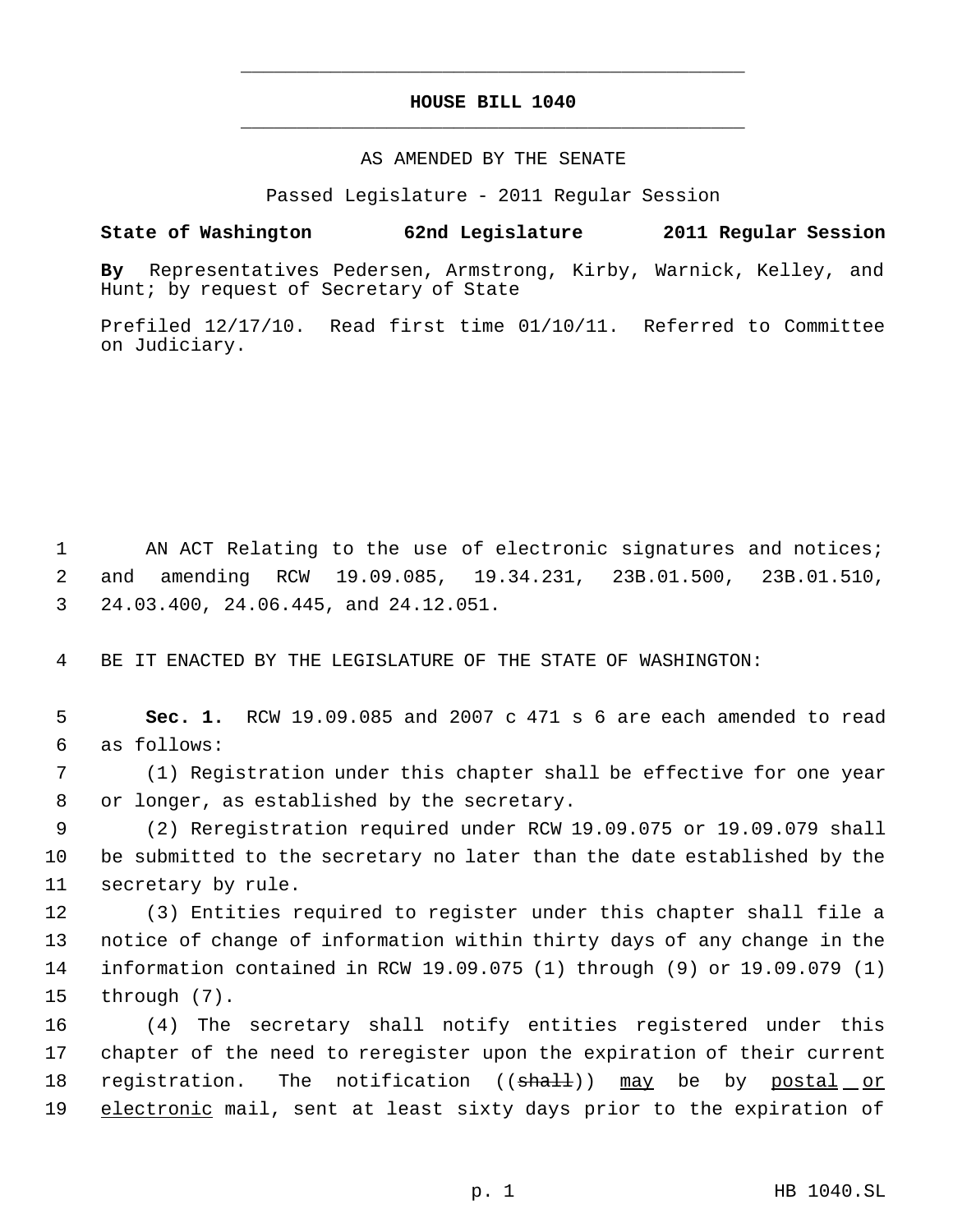their current registration. Failure to register shall not be excused 2 by a failure of the secretary to  $((\text{mail}))$  send the notice or by an entity's failure to receive the notice.

 **Sec. 2.** RCW 19.34.231 and 1999 c 287 s 12 are each amended to read as follows:

 (1) If a signature of a unit of state or local government, including its appropriate officers or employees, is required by statute, administrative rule, court rule, or requirement of the office of financial management, that unit of state or local government 10 ((shall)) may become a subscriber to a certificate issued by a licensed certification authority for purposes of conducting official public business with electronic records.

 (2) A city or county may become a licensed certification authority under RCW 19.34.100 for purposes of providing services to local government, if authorized by ordinance adopted by the city or county legislative authority.

 (3) A unit of state government, except the secretary and the department of information services, may not act as a certification authority.

 **Sec. 3.** RCW 23B.01.500 and 1989 c 165 s 16 are each amended to read as follows:

 Not less than thirty nor more than ninety days prior to July 1st of each year or to the expiration date of any staggered yearly license, 24 the secretary of state shall send, by postal or electronic mail as 25 elected by the domestic corporation, to each domestic corporation, at 26 its registered office within the state, ((by first-class mail,)) or to 27 an electronic address designated by the corporation in a record 28 retained by the secretary of state, a notice that its annual license fee must be paid and its annual report must be filed as required by 30 this title, and stating that if any domestic corporation ((shall)) 31 fails to pay its annual license fee or to file its annual report it 32 ((shall-be)) is dissolved and ceases to exist. Failure of the 33 secretary of state to ((mail)) provide any such notice ((shall)) does not relieve a corporation from its obligations to pay the annual license fees and to file the annual reports required by this title.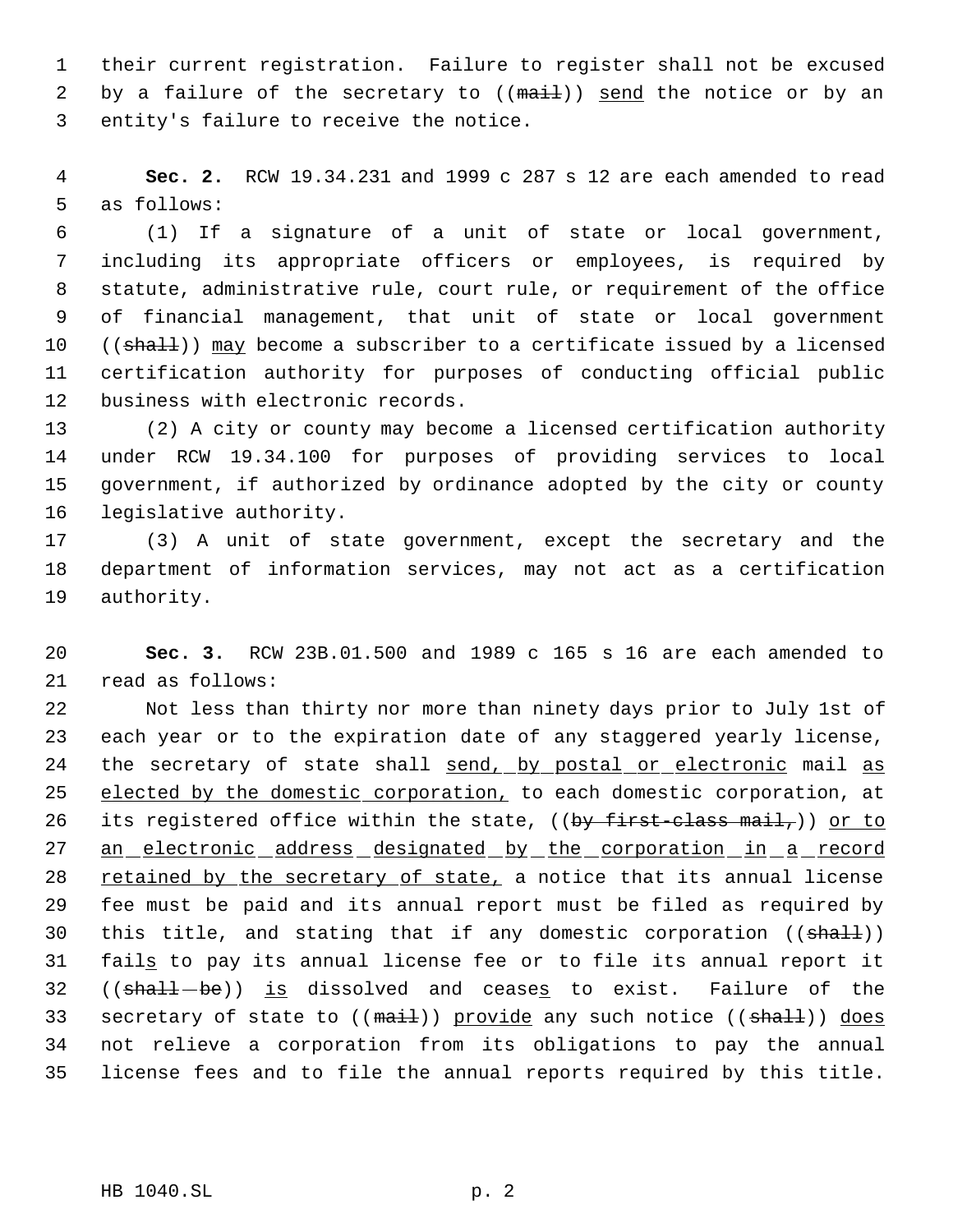1 The option to receive the notice provided under this section by

2 electronic mail may be selected only when the secretary of state makes

3 the option available.

 4 **Sec. 4.** RCW 23B.01.510 and 1990 c 178 s 3 are each amended to read 5 as follows:

 6 Not less than thirty nor more than ninety days prior to July 1st of 7 each year or to the expiration date of any staggered yearly license, 8 the secretary of state shall send by postal or electronic mail, as 9 elected by the foreign corporation, to each foreign corporation 10 qualified to do business in this state, ((by-first-class-mail)) 11 addressed to its registered office within this state, or to an 12 electronic address designated by the corporation in a record retained 13 by the secretary of state, a notice that its annual license fee must be 14 paid and its annual report must be filed as required by this title, and 15 stating that if it ((shall)) fails to pay its annual license fee or to 16 file its annual report its certificate of authority to transact 17 business within this state may be revoked. Failure of the secretary of 18 state to ((mail)) send any such notice ((shall)) does not relieve a 19 corporation from its obligations to pay the annual license fees and to 20 obtain or file the annual reports required by this title. The option 21 to receive the notice provided under this section by electronic mail 22 may be selected only when the secretary of state makes the option 23 available.

24 **Sec. 5.** RCW 24.03.400 and 1993 c 356 s 11 are each amended to read 25 as follows:

26 Not less than thirty days prior to a corporation's renewal date, or 27 by December 1 of each year for a nonstaggered renewal, the secretary of 28 state shall  $((\text{mail}))$  send to each domestic and foreign corporation, by 29 ((first-class-mail-addressed-to-its-registered-office)) postal\_or 30 electronic mail, as elected by the domestic or foreign corporation, 31 addressed to its registered office or to an electronic address 32 designated by the corporation in a record retained by the secretary of 33 state, a notice that its annual or biennial report must be filed as 34 required by this chapter, and stating that if it fails to file its 35 annual or biennial report it  $((shall - be))$  is dissolved or its 36 certificate of authority revoked, as the case may be. Failure of the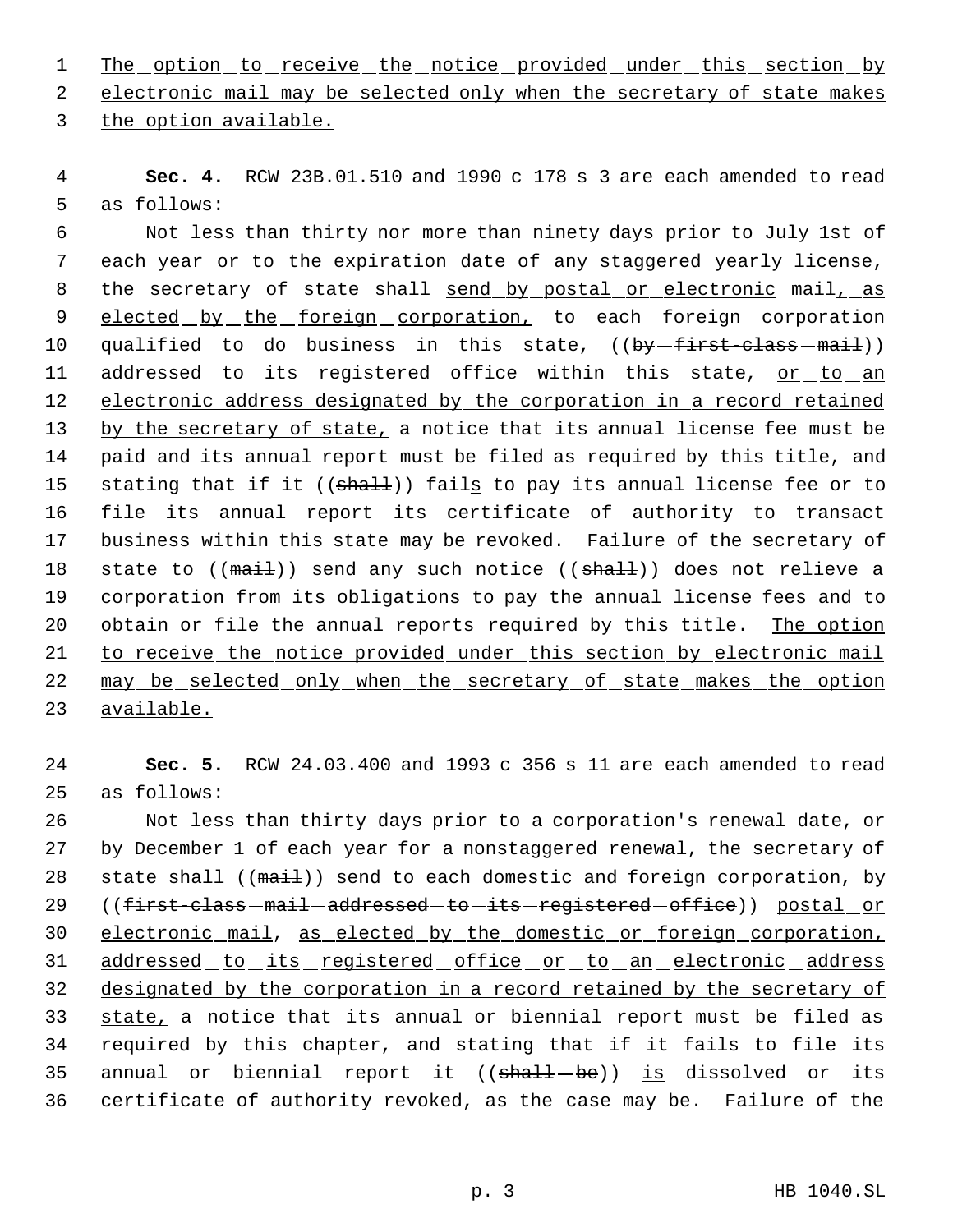1 secretary of state to ((mail)) send any such notice ((shall)) does not relieve a corporation from its obligation to file the annual or 3 biennial reports required by this chapter. The option to receive the notice provided under this section by electronic mail may be selected only when the secretary of state makes the option available.

 Such report of a domestic or foreign corporation shall be delivered to the secretary of state between the first day of January and the first day of March of each year, or on an annual or biennial renewal date as the secretary of state may establish. The secretary of state may adopt rules to establish biennial reporting dates and to stagger reporting dates.

 If the secretary of state finds that such report substantially conforms to the requirements of this chapter, the secretary of state shall file the same.

 **Sec. 6.** RCW 24.06.445 and 1993 c 356 s 23 are each amended to read as follows:

 An annual or biennial report of each domestic or foreign corporation shall be delivered to the secretary of state between the first day of January and the first day of March of each year or on such annual or biennial renewal date as the secretary of state may establish. The secretary of state may adopt rules to establish biennial reporting dates and to stagger reporting dates. Proof to the satisfaction of the secretary of state that the report was deposited in the United States mails, in a sealed envelope, properly addressed to the secretary of state, with postage prepaid thereon, prior to the corporation's annual or biennial renewal date, shall be deemed compliance with this requirement.

 If the secretary of state finds that a report substantially conforms to the requirements of this chapter, the secretary of state shall file the same.

31 Failure of the secretary of state to ((mail)) send any such notice shall not relieve a corporation from its obligation to file the annual reports required by this chapter.

 **Sec. 7.** RCW 24.12.051 and 2009 c 437 s 14 are each amended to read as follows:

(1) Not less than thirty days prior to a corporation sole's renewal